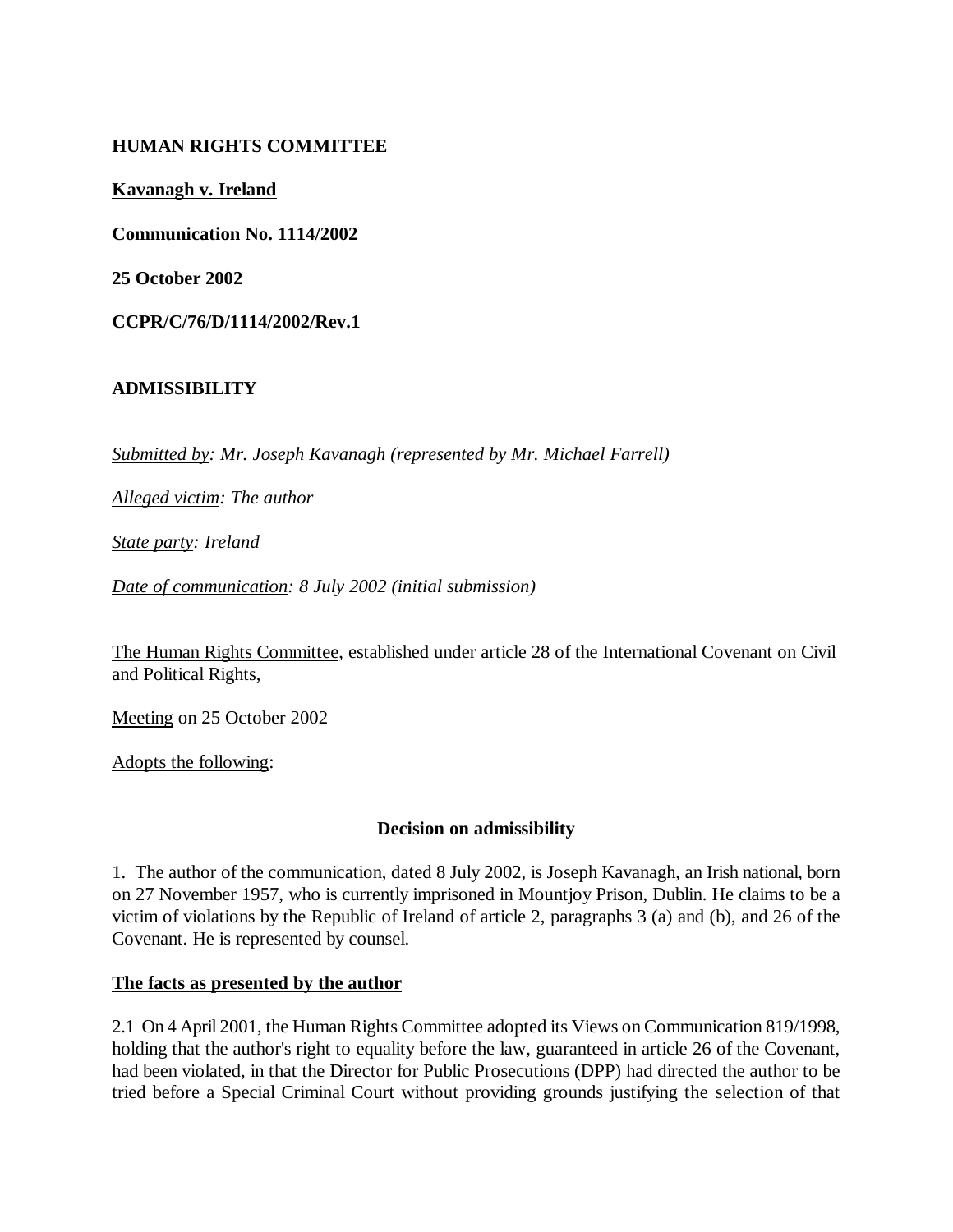particular trial procedure in his case.1/ The Committee stated in its Views that the author was entitled to an "effective remedy".2/ The State party was "also under an obligation to ensure that similar violations do not occur in the future; it should ensure that persons are not tried before the Special Criminal Court unless reasonable and objective criteria for the decision are provided".3/

2.2 On 28 April 2001, the day after receipt of the Committee's Views, counsel wrote to the Minister for Justice, Equality and Law Reform seeking his release, indicating that in the alternative legal action to vindicate his rights would be pursued. On 30 April 2001, the letter was formally acknowledged.4/ As under Irish practice applications challenging an individual's detention are brought as soon as possible, on 3 May 2001, the author applied ex parte to the High Court. The application sought his release, the quashing of his conviction, a declaration that s.47(2) of the *Offences Against the State* Act 1939 was incompatible with the Covenant and repugnant to the Constitution, the author's release on bail pending the outcome of the proceedings, damages, other relief and costs. The application was grounded on the Committee's Views and a claim that the Government was obliged by the Constitution and the doctrine of legitimate expectation to act on the Committee's Views.

2.3 On 20 and 21 June 2001, the application for leave to seek judicial review was heard in the High Court, with the State opposing the grant of leave. It was argued for the author that, even though the Covenant had not been expressly incorporated into Irish law and thus had not become directly binding at domestic level, the Covenant and/or its principles had become part of customary international law and in that manner binding. It was also argued that by ratifying the Covenant and the Optional Protocol the State party had given rise to a legitimate expectation that it would abide by and implement the Views of the Committee in cases brought before it. The State also sought costs against the author, while the author sought costs for raising (for the first time) a point of considerable public importance.

2.4 On 29 June 2001, the High Court refused leave, holding that the author had not established an arguable case. In the absence of direct incorporation of the Covenant, the Covenant could only be relevant in the domestic legal order through article 29 (3) of the Irish Constitution.5/ However, the Court considered that even accepting *arguendo* that the Covenant or its principles had become "generally recognized principles of international law" cognizable in the courts, the only rights conferred were concerning relations between States and not upon individuals such as the author. It made no order as to costs, leaving the author to bear his own costs.

2.5 Once the High Court's Order was made available, on 16 July 2001, the author appealed to the Supreme Court. The appeal was not heard until 13 December 2001 despite requests for expedition as the author was in custody. The State again opposed the author's appeal. The State also sought costs against the author, while the author again sought his costs for raising an issue of public importance. On 1 March 2002, a five-judge bench of the Supreme Court, including the Chief Justice, rejected the author's appeal against the High Court's denial of leave to appeal, holding that the author had not established an arguable case. It found that neither the Covenant nor the Committee's Views could be given domestic effect in Irish law. It stated that the Committee's Views could not prevail over the Offences Against the State Act, or over a conviction by a court established under its provisions. The Court made no order as to costs, leaving the author to bear his costs.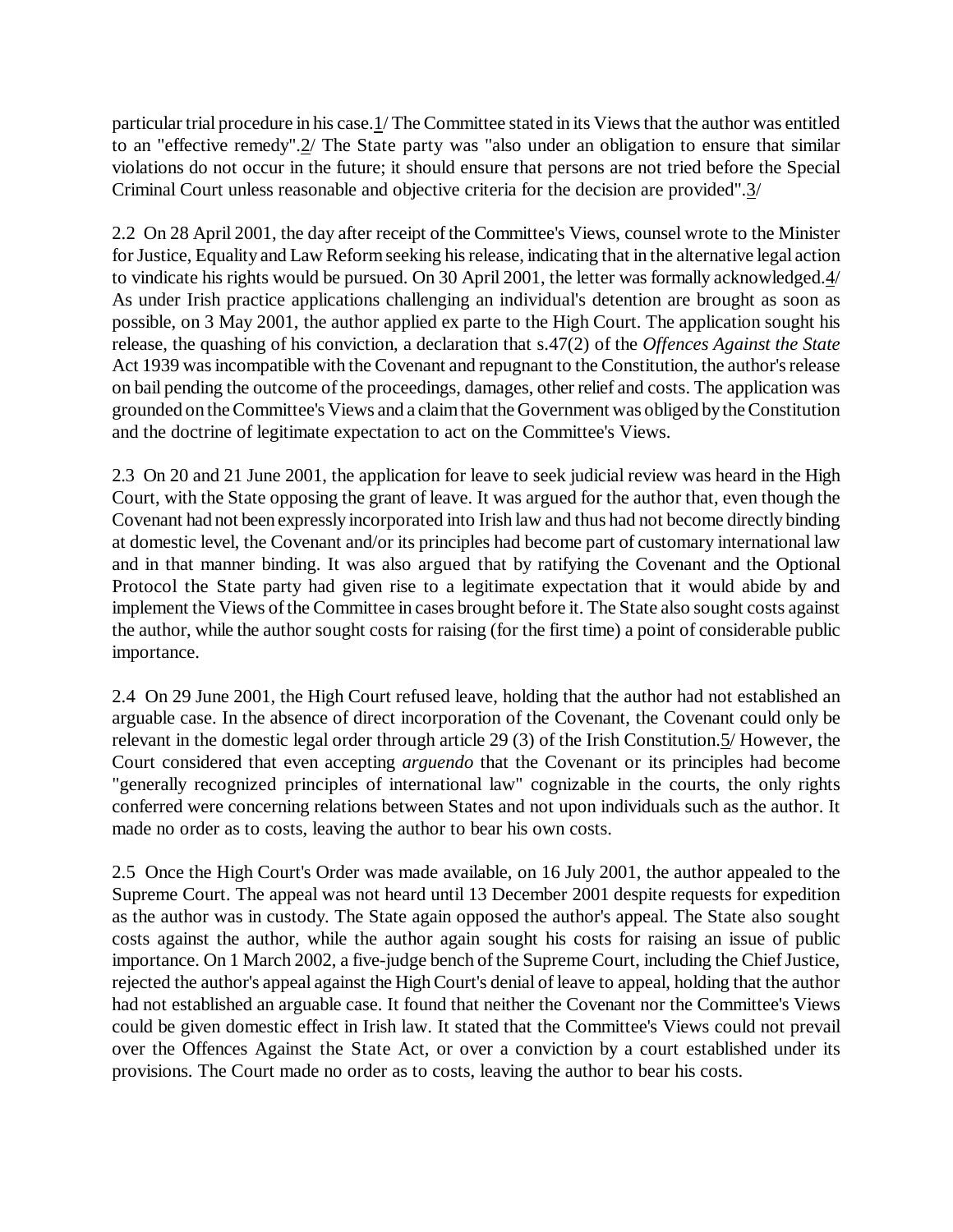2.6 On 8 August 2001 (3 months and 10 days after receipt of the Committee's Views), the Minister for Justice, Equality and Law Reform offered the author £1,000 in acknowledgment of the Committee's Views, without specifying whether it was compensation, a contribution to legal costs, or for some other purpose. It did not indicate the steps being taken to avoid future violations.

2.7 Shortly thereafter, the author received from the Committee's secretariat a copy of the State party's follow-up reply to the Committee's Views in the original communication. The reply informed the Committee of the proposed payment to the author, and enclosed a partial copy of an interim report of a Committee set up separately by the Government to review the Offences Against the State Acts, 1939 to 1998.

2.8 On 22 August 2001, the author returned the cheque to the Minister as totally inadequate and not in any way constituting an effective remedy. He stated that the most appropriate remedy would have been to quash the conviction and order a retrial before the ordinary courts, but as he had already served the bulk of his sentence, he should be released. By letter of 24 August 2001, the Minister acknowledged receipt of the author's letter rejecting the proferred remedy. No further communication from the Minister has transpired. The issue of the cheque did not arise in the court proceedings.

2.9 By letter of 5 October 2001 (expanding on a letter of 22 August 2001), the author responded to the State party's follow-up reply, detailing why he regarded the proposed remedy as inadequate and ineffective. The author argued that a violation of Covenant rights should be treated analogously to violations of the fundamental rights in the Constitution. The Irish courts had in the past been vigilant to prevent breaches of these rights resulting in convictions, and have accordingly overturned convictions and ordered payment of substantial sums of compensation. The author also provided to the Committee a dissenting opinion (not provided to the Committee by the State party) by the Chair and two members of the committee established to review the relevant legislation, which had found that there was no possible amendment to the Acts which would remedy the violation of the Covenant identified by the Committee in the use of the Acts. In any case, the author states that no decision has been announced on the DPP's powers and he continues to direct trial before the Special Criminal Court without supplying grounds.

2.10 The author observes that in the course of the legal proceedings, the State made no movement towards providing him with any remedy. He states that with the Supreme Court's rejection of his appeal, all domestic remedies have been exhausted.

# **The complaint**

3.1 The author claims a violation of article 2, paragraph 3 (a), in that the State party has not provided him with an effective remedy for the breach of article 26 already found by the Committee, the effects of which are continuing. He relies on a series of cases where the Committee found violations of article 2, paragraph 3, alongside a substantive violation of the Covenant, because the legal system concerned did not provide an effective remedy for the substantive violation.6/ He also distinguishes his case from statements by the Committee that article 2 cannot be invoked independently of a substantive violation by pointing out a substantive violation has already occurred and been found by the Committee.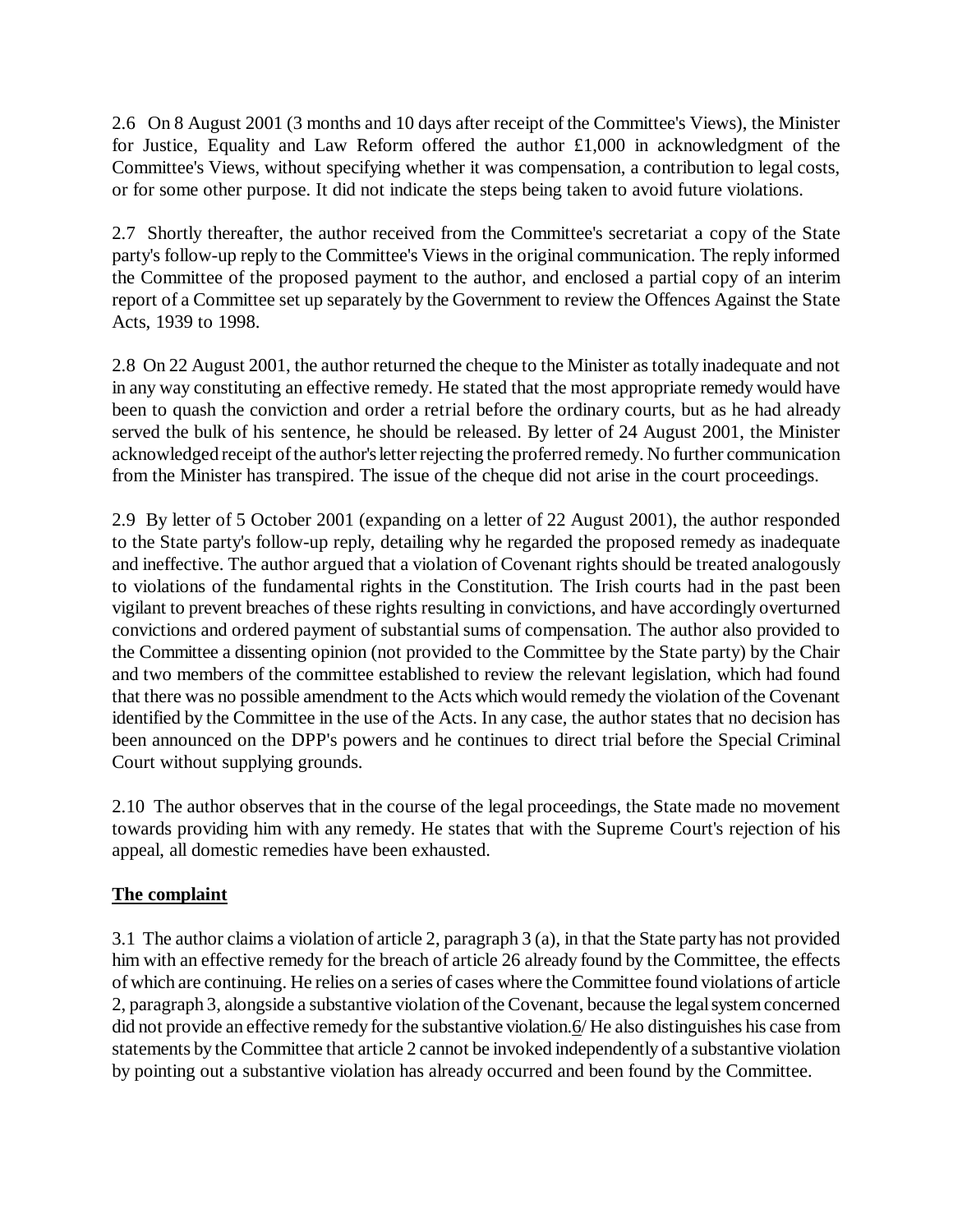3.2 The author also claims a violation of article 2, paragraph 3 (b), by not ensuring that he could have his right to a remedy determined by the competent authorities, and by not developing the possibilities of judicial remedy for cases such as his. There is no machinery in Irish law to which a person in the author's situation can turn. There was no procedure for making representations/submissions to the Minister as to what might constitute an effective remedy, or for challenging or obtaining an independent review of the Minister's decision. The proposed remedy of £1,000 falls far short of even paying the author's costs in connection with his communication and the subsequent judicial review proceedings. The author submits that the possibility to apply to the Minister for a discretionary ex gratia remedy does not satisfy the requirements of article 2, paragraph 3 (b), if "competent authority" means, *inter alia*, an authority acting in accordance with and subject to clearly established, fair and impartial procedures.

3.3 He also argues that, far from developing judicial remedies, the State party's courts have held that the author's arguments seeking a remedy for an established violation of the Covenant did not even raise an arguable issue under Irish law. The author notes that the State party has not changed the law so that the courts could give effect to the Committee's Views and provide an effective remedy. On the contrary, the Government opposed the author's applications to the courts at all levels, and actually sought costs against him for doing so. The Supreme Court's determination that the Covenant cannot prevail over convictions pursuant to the Offences Against the State Act means there is no effective remedy for the violation and its continuing effects.

3.4 He also claims that the State party has again violated, or continues to violate, article 26, both alone and in conjunction with article 2. This is as he is still suffering continuing effects, that is to say imprisonment further to a conviction in force, of the unreasoned and unjustified decision to try him before the Special Criminal Court. His conviction remains in effect and he has been afforded no remedy. He relies on *Pauger v. Austria* (No. 2), 7/ where the Committee found a repeat violation of article 26 arising out of essentially the same facts as it had already found to constitute discrimination in the first case.

## **Issues and proceedings before the Committee**

4.1 Before considering any claim contained in a communication, the Human Rights Committee must, in accordance with rule 87 of its rules of procedure, decide whether or not the communication is admissible under the Optional Protocol to the Covenant.

4.2 As to the author's claims that he is a victim of a violation of articles 2 and 26 as a result of the failure of the State party to provide him with an effective remedy, the Committee notes that this claim is not based on any new factual developments related to the author's rights under the Covenant, beyond his so far unsuccessful attempt to obtain a remedy that he would consider effective in respect of a violation of the Covenant already established by the Committee. In the circumstances, the Committee considers that the author has no claim under the Covenant that would go beyond what the Committee has already decided in the author's initial communication to it. This part of the communication is therefore inadmissible under articles 1 and 2 of the Optional Protocol.

4.3 As to the author's arguments that the State party continues to send individuals for trial before the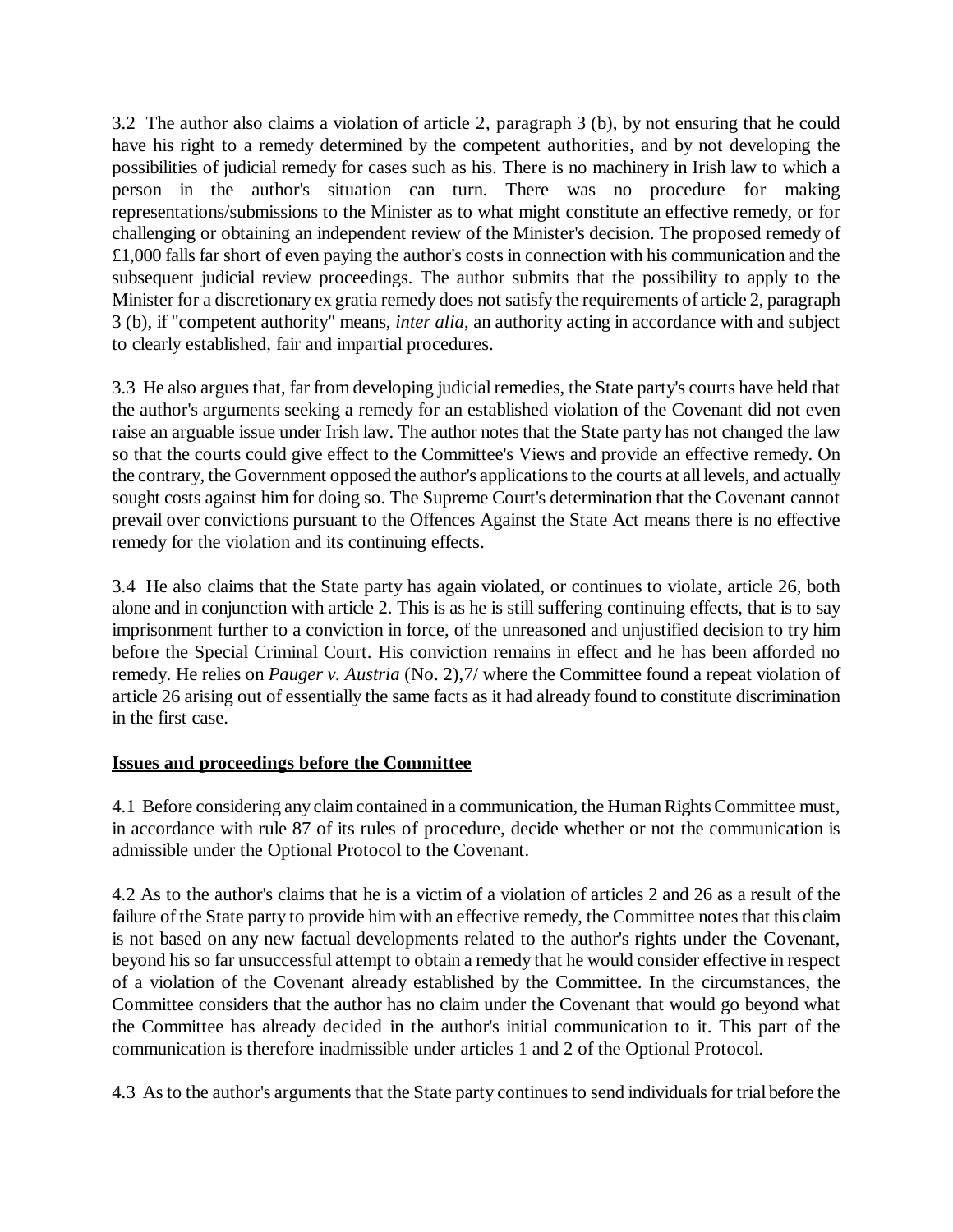Special Criminal Court, in breach of article 26, without providing appropriate justification for such an action, the Committee observes that this claim is in the nature of an *actio popularis*, relating as it does to further actions taken by the State party in respect of third parties rather than the author himself. It follows that the author is not personally a victim of these new alleged violations of the Covenant complained of, and this portion of the claim is inadmissible under article 1 of the Optional Protocol.

5. The Committee therefore decides:

\_\_\_\_\_\_\_\_\_\_\_\_\_\_\_\_\_\_\_\_\_\_

- (a) That the communication is inadmissible under articles 1 and 2 of the Optional Protocol;
- (b) That this decision shall be communicated to the author, and, for information, to the State party.

# **Notes**

 $1/$  Following that direction, he was convicted and sentenced to two terms of 12 years and one term of 5 years' imprisonment, all running from July 1994. His appeal against conviction and sentence was dismissed.

2/ Communication 819/1998, para. 12.

4/ No substantive reply was ever received to this letter.

5/ Article 29 (3) provides: "Ireland accepts the generally recognized principles of international law as its rule of conduct in its relations with other States."

6/ *A. v. Australia* (Communicaton No. 560/1993, Views adopted on 4 March 1997), *Kelly v. Jamaica* (Communication No. 537/1993, Views adopted on 17 July 1996), *Ex-Philibert v. Zaire* (Communication No. 90/1981, Views adopted on 21 July 1983), *Massiotti v. Uruguay* (Communication No. 25/1978, Views adopted on 26 July 1982).

<sup>[</sup>Adopted in English, French and Spanish, the English text being the original version. Subsequently to be issued also in Arabic, Chinese and Russian as part of the Committee's annual report to the General Assembly.]

The following members of the Committee participated in the examination of the present communication: Mr. Nisuke Ando, Mr. Prafullachandra Natwarlal Bhagwati, Mr. Maurice Glèlè Ahanhanzo, Mr. Louis Henkin, Mr. Ahmed Tawfik Khalil, Mr. Eckart Klein, Mr. David Kretzmer, Mr. Rajsoomer Lallah, Ms. Cecilia Medina Quiroga, Mr. Rafael Rivas Posada, Mr. Nigel Rodley, Mr. Martin Scheinin, Mr. Ivan Shearer, Mr. Hipólito Solari Yrigoyen and Mr. Maxwell Yalden.

<sup>3/</sup> Ibid.